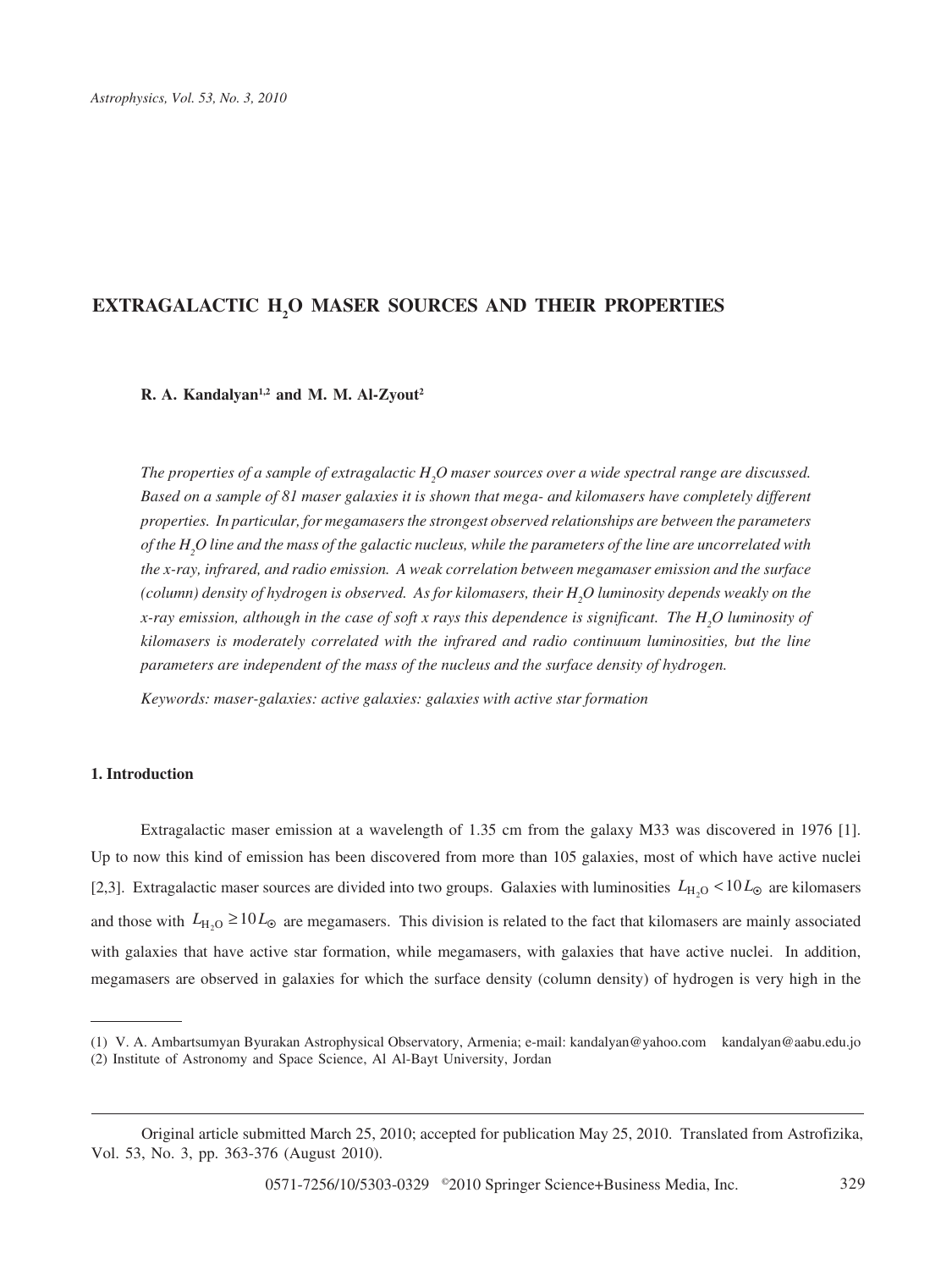central region ( $N_H$ >10<sup>24</sup>cm<sup>2</sup>) [2,4,5]. X-ray radiation from the central part of a galaxy can heat a circumnuclear molecular cloud and stimulate water maser emission [6]. In that case, we may expect a relationship between the maser and x-ray emission. Furthermore, if megamaser emission is related to the activity of the nucleus, then a correlation between maser emission and the mass of the nucleus of a galaxy is to be expected [7,8].

Maser emission originates from a central part of a galaxy of size 1 pc or smaller. Megamasers are subdivided morphologically into three major groups: (a) disk masers, where the sources of the radiation are formed by a presumed accretion disk (e.g., NGC 4258); (b) jet masers, which lie along a stream emerging from the center of the galaxy (e.g., Mrk 348); and, (c) outflow masers, which lie along outflows from the nucleus (e.g., Circinus). This morphological classification is based primarily on *VLBI* observations [9] and as well on the spectral features of the maser emission. A slight correlation has been observed between maser and x-ray emission [7]. If the maser emission originates in an accretion disk, then there must be a correlation between the maser and x-ray emission, since accretion disks are strong x-ray sources; hence, this question is of some interest. Studies of the relationship between maser emission and the radio continuum help to clarify the mechanism for the maser emission. A correlation has been observed [10] between maser and infrared emission. Studies of the relationship between maser emission and the mass of the nucleus of a galaxy are very important. A positive correlation has been found [8] between maser emission and the mass of a black hole. A weak correlation between the luminosity of maser emission and the surface density of hydrogen has been found [4].

This paper is a more detailed study of the above mentioned features of maser emission based on a large sample of galaxies and employing the methods of nonparametric statistics. Nonparametric statistical methods provide a more correct analysis of observational data, taking possible selection effects into account, in particular the Malmqvist effect and the role of anomalous data in evaluating correlation and regression coefficients. The sample of extragalactic masers is discussed in Section 2. The nonparametric linear regression technique used in our analysis is described in Section 3. The results of the analysis are given in Section 4. Section 5 is a discussion of the results of this paper.

# **2. The sample of H2 O masers**

As pointed out in the *introduction*, maser emission has been discovered from more than 105 galaxies. However, the parameters of the maser emission have not been reported in the literature for all these galaxies. Thus, our list of maser galaxies only includes objects for which the flux densities have been reported (March 2010) (Table 1). In those cases where there are no published widths of the emission line, we have determined it from published spectra [3]. Tables 1 lists data for 81 galaxies. This list omits only one distant galaxy  $J0804+3607$  ( $z=0.66$ ), which belongs to the gegamaser group and differs significantly in luminosity from the other maser galaxies over the entire spectrum. The columns of table 1 list the following in sequence: (1) Designation of the galaxy. A subscript *k* means that the given galaxy belongs to the kilomaser group. (2) Red shift, z. (3) Luminosity of the maser emission,  $L_{\text{H}_2\text{O}}$ , in solar units. When the luminosity value is taken from the literature, the reference is indicated. Otherwise we have calculated the luminosities. (4) The FWHM of the line in the rest system of the galaxy, *W*, in km/s. (5) The x-ray luminosity in the 0.5-2 keV range,  $L_{0.5-2k}$ , in solar units. (6) The x-ray luminosity in the 2-10 keV range,  $L_{2.10k}$ , in solar units. (7) The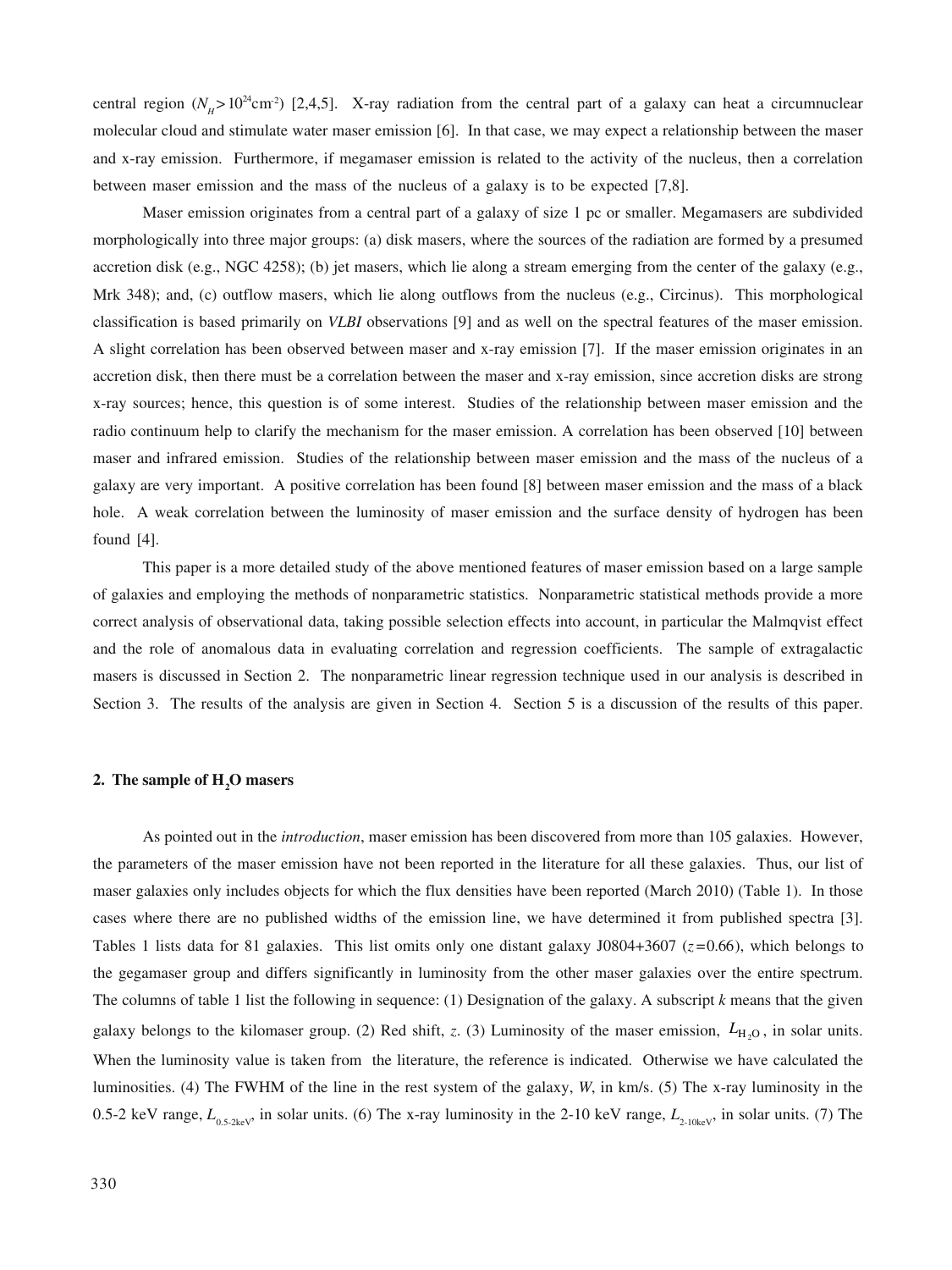|                  | $Galaxy(*)$                           | $Z^{(a)}$      | ${\rm log}L_{\rm H_20}^{\rm (b)}$ | log W               | ${\rm log}L_{\rm 0.5\text{-}2keV}$ | $\log\!L_{\rm 2\text{-}10keV}$ | $\log L_{\text{60micron}}(a) \log L_{1.4 \text{GHz}}(a) \log M_c$ |             |             | $log N_{\mu}$ | Refs.          |    |                |
|------------------|---------------------------------------|----------------|-----------------------------------|---------------------|------------------------------------|--------------------------------|-------------------------------------------------------------------|-------------|-------------|---------------|----------------|----|----------------|
|                  |                                       |                | $L_{\circ}$                       | $km s-1$            | $L_{\circ}$                        | $L_{\circ}$                    | $L_{\circ}$                                                       | $L_{\circ}$ | $M_{\circ}$ | $\rm cm^{-2}$ | X-ray $M$      |    | $N_{_H}$       |
|                  | $\mathbf{1}$                          | $\mathfrak{2}$ | 3                                 | $\overline{4}$      | $\mathfrak s$                      | 6                              | $\overline{7}$                                                    | $\,$ 8 $\,$ | 9           | 10            | 11             | 12 | 13             |
| 1                | NGC 23                                | 0.02           | 2.20                              | 1.57 <sup>(c)</sup> |                                    |                                | 10.72                                                             | 5.08        |             |               |                |    |                |
| 2                | $IC10(SE)$ <sub>(k)</sub>             | 0.001          | $-0.80$                           | 0.10                | 3.62                               | 4.84                           |                                                                   | 2.16        |             | 21.78         | 16             |    | 4              |
| 3                | <b>NGC 235A</b>                       | 0.02           | 2.00                              | 0.94 <sup>(c)</sup> | 7.84                               |                                |                                                                   | 5.15        |             |               | 4              |    |                |
| 4                | NGC $253_{(k)}$                       | 0.001          | $-0.30$                           | 1.28                | 4.95                               | 5.81                           | 10.17                                                             | 4.07        | 7.07        | 21.53         | $17,18$ 19     |    | 20             |
| 5                | Mrk 348                               | 0.02           | 2.61                              | 2.12                | 6.93                               | 8.9                            | 9.65                                                              | 5.69        | 7.99        | 23.20         | 21,7           | 22 | $\overline{4}$ |
| 6                | ESO 013-                              | 0.02           | $2.70^{(d)}$                      | 1.58                | 5.44                               | 7.65                           | 10.09                                                             |             |             |               | e              |    |                |
|                  | G012                                  |                |                                   |                     |                                    |                                |                                                                   |             |             |               |                |    |                |
| 7                | Mrk 1                                 | 0.02           | 1.81                              | 0.46                | 5.90                               | 8.11                           | 10.21                                                             | 5.14        | 7.16        |               | e              | 23 |                |
|                  | 8   M33(IC133) <sub>(k)</sub>   0.001 |                | $-0.50^{(d)}$                     | 0.18                | 1.42                               | 5.62                           | 6.91                                                              | 2.85        | 5.14        | 21.23         | $24,25$ 22     |    | $\overline{4}$ |
| $\boldsymbol{9}$ | NGC $520_{(k)}$                       | 0.01           | 0.60                              | 0.04                | 5.02                               | 6.45                           | 10.66                                                             | 4.85        |             |               | e              |    |                |
| 10               | <b>NGC 591</b>                        | 0.02           | 1.40                              | $0.30^{(c)}$        | 7.02                               | 9.57                           | 10.06                                                             | 4.73        | 6.83        | 23.38         | 26             | 8  | 27             |
| 11               | <b>NGC 613</b>                        | 0.005          | 1.45                              | 1.57                | 5.62                               | 7.83                           | 10.14                                                             | 4.40        | 7.31        |               | e              | 22 |                |
| 12               | IC 0184                               | 0.02           | 1.40                              | 1.15 <sup>(c)</sup> | 7.59                               |                                | 9.49                                                              | 3.86        |             |               | $\overline{4}$ |    |                |
| 13               | NGC 1052                              | 0.01           | 2.33                              | 1.93                | 6.64                               | 7.5                            | 8.75                                                              | 5.22        | 8.31        | 23.11         | 28,7           | 22 | 29             |
| 14               | NGC 1068                              | 0.004          | 2.16                              | 0.70 <sup>(c)</sup> | 7.87                               | 9.6                            | 10.81                                                             | 5.65        | 7.60        | 24            | 30,7           | 22 | 27             |
|                  | 15 NGC 1106 <sub>(k)</sub>            | $0.01\,$       | 0.86                              | 0.00                |                                    |                                | 9.82                                                              | 5.29        |             |               |                |    |                |
| 16               | Mrk 1066                              | 0.01           | 1.76                              | 0.08                | 7.01                               | 9                              | 10.60                                                             | 5.01        | 7.01        | 23.38         | 26,7           | 23 | 27             |
| 17               | 0335+0104                             | 0.04           | $2.70^{(d)}$                      | 1.54 <sup>(c)</sup> |                                    |                                | 10.36                                                             | 5.47        |             |               |                |    |                |
| 18               | NGC 1386                              | 0.003          | 2.08                              | 0.58                | 6.88                               | 8.4                            | 9.10                                                              | 3.35        | 8.01        | 23.29         | 31,7           | 22 | 27             |
| 19               | IC $342_{(k)}$                        | 0.0001         | $-1.83$                           | $-0.27$             | 3.26                               | 5.9                            | 9.06                                                              | 3.63        | 6.46        | 21.58         | e,32           | 22 | 20             |
| 20               | <b>UGC3193</b>                        | 0.01           | 2.40                              | $1.10^{c}$          |                                    |                                | 10.16                                                             | 4.43        |             |               |                |    |                |
| 21               | <b>UGC 3255</b>                       | 0.02           | 1.20                              | 0.92 <sup>(c)</sup> | 7.81                               |                                | 10.00                                                             | 4.94        |             |               | $\overline{4}$ |    |                |
| 22               | Mrk 3                                 | 0.01           | 1.04                              | $0.40^{(c)}$        | 7.76                               | 9.6                            | 10.29                                                             | 6.15        |             | 23.68         | 33,7           |    | 27             |
|                  | 23 NGC 2146 <sub>(k)</sub> 0.003      |                | 0.92                              | 1.85                | 6.59                               | 6.87                           | 10.69                                                             | 5.00        |             | 21.30         | 34,35          |    | $\overline{4}$ |
| 24               | <b>VII Zw 073</b>                     | 0.04           | 2.20                              | 0.65 <sup>(c)</sup> | 8.50                               |                                | 10.87                                                             | 5.14        |             |               | 4              |    |                |
|                  | $25 NGC 2273_{(k)}$                   | $0.01\,$       | 0.83                              | 1.53                | 6.36                               | 8.1                            | 9.78                                                              | 4.22        | 7.30        | 23.64         | 31,7           | 23 | 27             |
| 26               | <b>UGC 3789</b>                       | 0.01           | 2.53                              | 0.78 <sup>(c)</sup> |                                    |                                | 9.71                                                              | 4.16        |             |               |                |    |                |
| 27               | <b>Mrk 78</b>                         | 0.04           | 1.53                              | 0.00 <sup>(c)</sup> | 7.11                               | 9.32                           | 10.59                                                             |             | 7.15        |               | e              | 22 |                |
| 28               | Mrk 1210                              | 0.01           | 1.99                              | 0.43                | 7.38                               | 9.3                            | 9.94                                                              | 5.16        | 7.15        | 23.33         | 36,7           | 37 | 4              |
| 29               | He 2-10 <sub>(k)</sub>                | 0.003          | $-0.17$                           | 2.06                | 5.91                               | 5.49                           |                                                                   |             |             | 21.09         | 38             |    | 38             |
| 30               | 0836+3327                             | 0.05           | $3.40^{(d)}$                      | 0.85 <sup>(c)</sup> |                                    |                                |                                                                   |             |             |               |                |    |                |
| 31               | <b>NGC 2639</b>                       | 0.01           | 1.85                              | 0.65                | 6.82                               | 7                              | 9.78                                                              | 4.99        | 8.02        | 23.60         | 29,7           | 22 | 4              |
| 32               | NGC 2782                              | 0.01           | 1.08                              | $0.08^\mathrm{(c)}$ | 5.64                               | 7.6                            | 10.22                                                             | 4.80        | 7.60        | 20.85         | 4,7            | 22 | 39             |
| 33               | NGC 2824                              | 0.01           | $2.70^{(d)}$                      | 2.18                | 7.11                               |                                | 9.34                                                              | 3.73        | 7.27        |               | $\overline{4}$ | 22 |                |
|                  | $ 34 $ 0927+493                       | 0.03           | $2.70^{(d)}$                      | 1.49 <sup>(c)</sup> |                                    |                                | 10.68                                                             |             |             |               |                |    |                |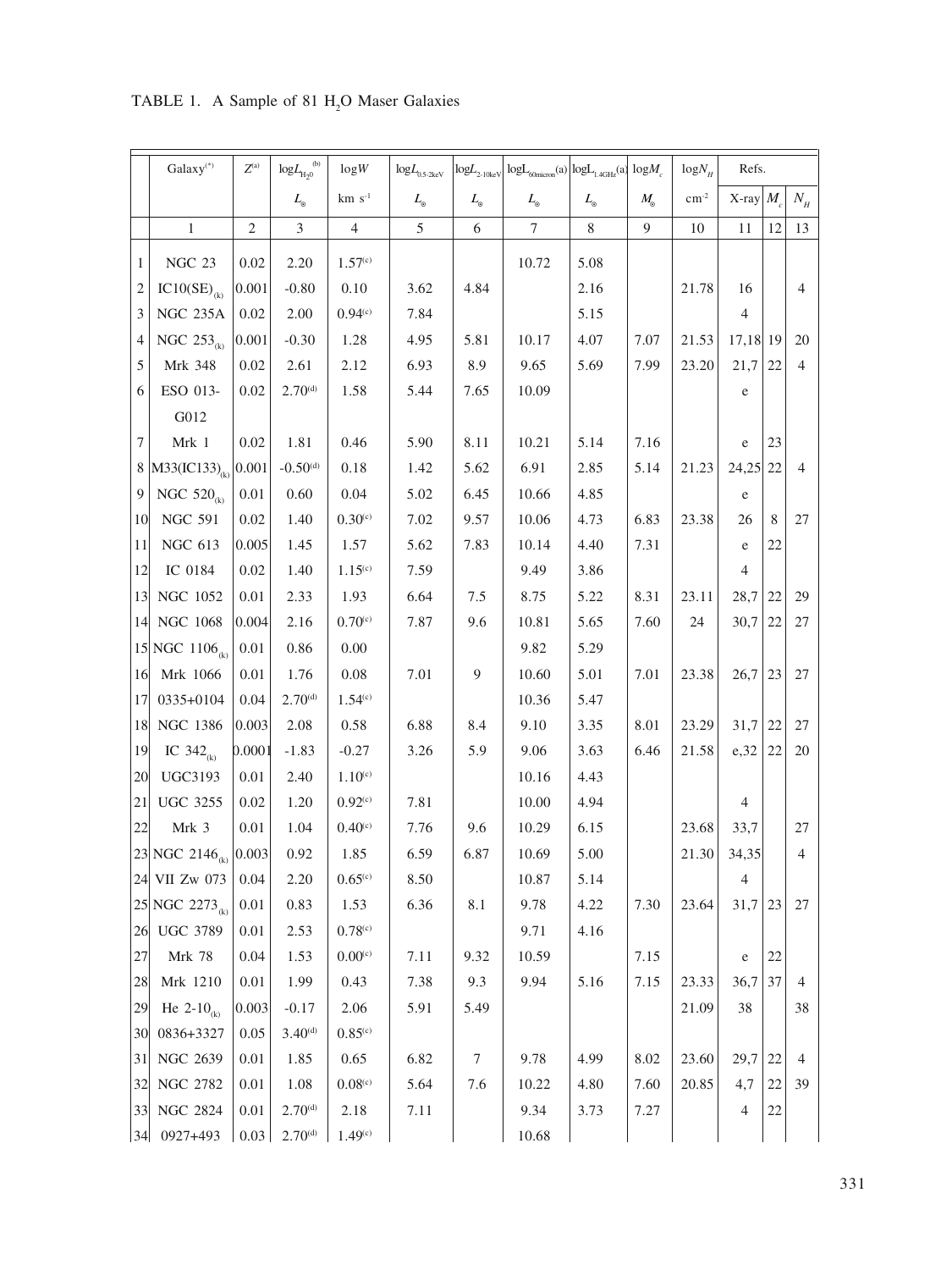TABLE 1. (Continued)

|               | 1                                                              | 2                  | 3            | $\overline{4}$                       | 5    | 6      | 7     | 8    | 9    | 10    | 11             | 12            | 13             |
|---------------|----------------------------------------------------------------|--------------------|--------------|--------------------------------------|------|--------|-------|------|------|-------|----------------|---------------|----------------|
| 35            | <b>UGC 5101</b>                                                | 0.04               | 3.17         | 2.43                                 | 6.97 | 8.8    | 11.67 | 6.16 |      | 24.13 | 29,7           |               | $\overline{4}$ |
| 36            | Mrk 1419                                                       | 0.02               | 2.64         | 1.93 <sup>(c)</sup>                  | 5.59 | 8.38   | 9.72  | 4.13 |      |       | e              |               |                |
| 37            | NGC 2979                                                       | 0.01               | $2.10^{(d)}$ | $0.81^\mathrm{(c)}$                  | 7.08 |        | 9.47  |      | 7.12 |       | $\overline{4}$ | 37            |                |
| 38            | <b>NGC 2989</b>                                                | 0.01               | 1.54         | $1.15^{\scriptscriptstyle{\rm (c)}}$ |      |        | 9.91  |      |      |       |                |               |                |
| 39            | <b>M</b> $82_{(k)}$                                            | 0.001              | 0.24         | 0.79                                 | 6.75 | 6.81   | 10.50 | 4.59 |      | 21.08 | 40             |               | $\overline{4}$ |
| <sup>40</sup> | NGC 3079                                                       | 0.004              | 2.76         | 0.90 <sup>(c)</sup>                  | 6.28 | 8.4    | 10.28 | 4.96 | 7.63 | 25.00 | $30,7$ 22      |               | 30             |
| 41            | IC 2560                                                        | 0.01               | 2.12         | 1.39                                 | 6.34 | 8.3    | 9.79  |      | 7.56 | 24.48 | 41, 42, 737    |               | $\overline{4}$ |
| 42            | Mrk 34                                                         | 0.05               | 2.49         | 1.56                                 | 7.05 | 9.84   | 10.72 |      | 7.96 |       | e              | 8             |                |
|               | $43$ NGC 3359 <sub><sup>(k)</sup></sub>                        | 0.003              | $-0.21$      | $0.23^\mathrm{(c)}$                  | 5.67 |        | 9.28  | 3.63 |      |       | f              |               |                |
|               | 44 NGC 3393                                                    | $\vert 0.01 \vert$ | 2.61         | 1.38                                 | 7.53 | 8.5    | 9.94  |      | 7.98 | 24.64 | 31,7           | 22            | $\overline{4}$ |
|               | $ 45 $ NGC 3556 <sub>(k)</sub> $ 0.002 $                       |                    | 0.04         | 1.00                                 | 4.13 | 5.56   | 9.29  | 4.26 |      | 21.48 | 43             |               | $\overline{4}$ |
| 46            | Arp 299                                                        | 0.01               | 2.40         | 2.42                                 | 6.72 | 8.2    |       | 5.72 |      | 24.40 | 29,7           |               | $\overline{4}$ |
|               | 47 NGC 3735                                                    | 0.01               | 1.21         | 0.45                                 | 5.20 | 7.41   | 10.13 | 4.69 |      |       | e              |               |                |
|               | $ 48\text{NGC}4038/39_{\text{\tiny (k)}} 0.01$                 |                    | 0.91         | 0.85                                 | 6.98 |        | 10.45 |      |      |       | f              |               |                |
|               | $ 49 $ NGC 4051 <sub>(k)</sub> 0.002                           |                    | 0.30         | $0.30^{(c)}$                         | 7.17 | 7.6    | 9.22  | 3.62 | 6.70 | 21.00 | $30,7$  23     |               | $\overline{4}$ |
|               | $\left 50\right $ NGC 4151 <sub>(k)</sub> $\left 0.003\right $ |                    | $-0.15$      | 0.18                                 | 7.23 | 9.40   | 9.27  | 4.46 | 7.93 | 23.30 | $30,44$   22   |               | $\overline{4}$ |
|               | $51 NGC 4214_{(k)}  0.001 $                                    |                    | $-1.56$      | 1.32                                 | 3.78 | 4.96   | 8.37  | 0.77 |      | 21.28 | 45             |               | 45             |
|               | 52 NGC 4258                                                    | 0.001              | 1.98         | 0.70 <sup>(c)</sup>                  | 5.74 | $\tau$ | 9.25  | 4.05 | 7.82 | 21.54 | 30,7           | 22            | 20             |
|               | $53 NGC 4293_{(k)}  0.003 $                                    |                    | 0.62         | 0.65 <sup>(c)</sup>                  | 6.40 |        | 9.17  | 3.37 |      |       | $\overline{4}$ |               |                |
|               | 54 NGC 4388                                                    | $\vert 0.01 \vert$ | 1.10         | $0.18^{(c)}$                         | 6.90 | 8.7    | 10.27 | 4.83 | 7.22 | 23.6  | $30,7$  22     |               | 27             |
|               | $55 NGC 4527_{\text{\tiny (k)}} 0.01$                          |                    | 0.57         | 0.26 <sup>(c)</sup>                  |      |        | 10.42 | 4.65 |      |       |                |               |                |
|               | 56ESO 269-G012 0.02                                            |                    | $3.00^{(d)}$ | $0.40^{(c)}$                         | 6.18 | 7.04   |       |      | 7.75 |       | 26             | 37            |                |
|               | 57 NGC 4922                                                    | 0.02               | 2.29         | 1.43 <sup>(c)</sup>                  |      |        | 10.94 | 5.19 | 7.65 |       |                | 8             |                |
|               | 58 NGC 4945                                                    | 0.002              | 1.77         | 0.41                                 | 5.82 | 9.1    | 10.20 |      | 7.43 | 21.76 | 46,7           | <sup>19</sup> | 20             |
| 59            | $M 51_{(k)}$                                                   | 0.002              | $-0.10$      | 1.11                                 | 5.99 | 7.7    | 9.81  | 4.47 | 7.13 | 21.36 | 30,7           | 22            | 20             |
|               | 60 NGC 5256                                                    | $\vert 0.03 \vert$ | 1.49         | 0.04 <sup>(c)</sup>                  | 6.99 | 9.3    | 11.15 | 5.94 | 6.92 | 22.34 | 29,7           | 8             | 29             |
|               | $ 61 $ NGC 5253 <sub>(k)</sub>                                 | 0.001              | $-1.68$      | $0.08\,$                             | 2.90 | 4.98   | 8.71  | 2.60 |      | 22.00 | 38             |               | 38             |
| 62            | <b>NGC 5347</b>                                                | $0.01\,$           | 1.51         | 1.18                                 | 6.19 | 8.1    | 9.33  | 3.37 | 6.97 | 23.38 | 27,7           | 22            | 27             |
| 63            | NGC 5495                                                       | 0.02               | 2.30         | 1.15 <sup>(c)</sup>                  | 8.05 |        | 10.25 |      |      |       | $\overline{4}$ |               |                |
| 64            | Circinus                                                       | 0.001              | 1.57         | 0.00                                 | 5.65 | 7.5    | 9.92  | 4.02 | 7.83 | 22.07 | 47,7           | 8             | 20             |
| 65            | <b>NGC 5506</b>                                                | $0.01\,$           | 1.79         | $-0.15$                              | 7.88 | 8.9    | 9.92  | 4.99 | 6.88 | 22.48 | 27,7           | 37            | 27             |
| 661           | NGC 5643                                                       | 0.004              | $1.40^{(d)}$ | 0.54 <sup>(c)</sup>                  | 6.24 | 7.6    | 9.98  | 4.35 | 6.79 | 23.26 | 48,7           | 37            | 27             |
| 67            | <b>NGC 5728</b>                                                | 0.01               | 1.94         | 0.54 <sup>(c)</sup>                  | 6.60 | 8.7    | 10.28 |      | 8.18 | 23.86 | 27,7           | 22            | 27             |
|               | 68 UGC 9618B                                                   | 0.03               | $3.20^{(d)}$ | 1.54 <sup>(c)</sup>                  |      |        |       |      |      |       |                |               |                |
| 69            | NGC 5793                                                       | 0.01               | 2.29         | 1.15                                 | 5.29 | 7.31   | 10.35 | 6.01 |      |       | g              |               |                |
| 70            | NGC 6240                                                       | 0.02               | 1.98         | 0.66                                 | 7.74 | 9.8    | 11.53 | 6.25 |      | 23.7  | 49,7           |               | 29             |
| 71            | NGC 6264                                                       | 0.03               | $3.10^{(d)}$ | 1.15 <sup>(c)</sup>                  |      |        |       |      |      |       |                |               |                |
|               |                                                                |                    |              |                                      |      |        |       |      |      |       |                |               |                |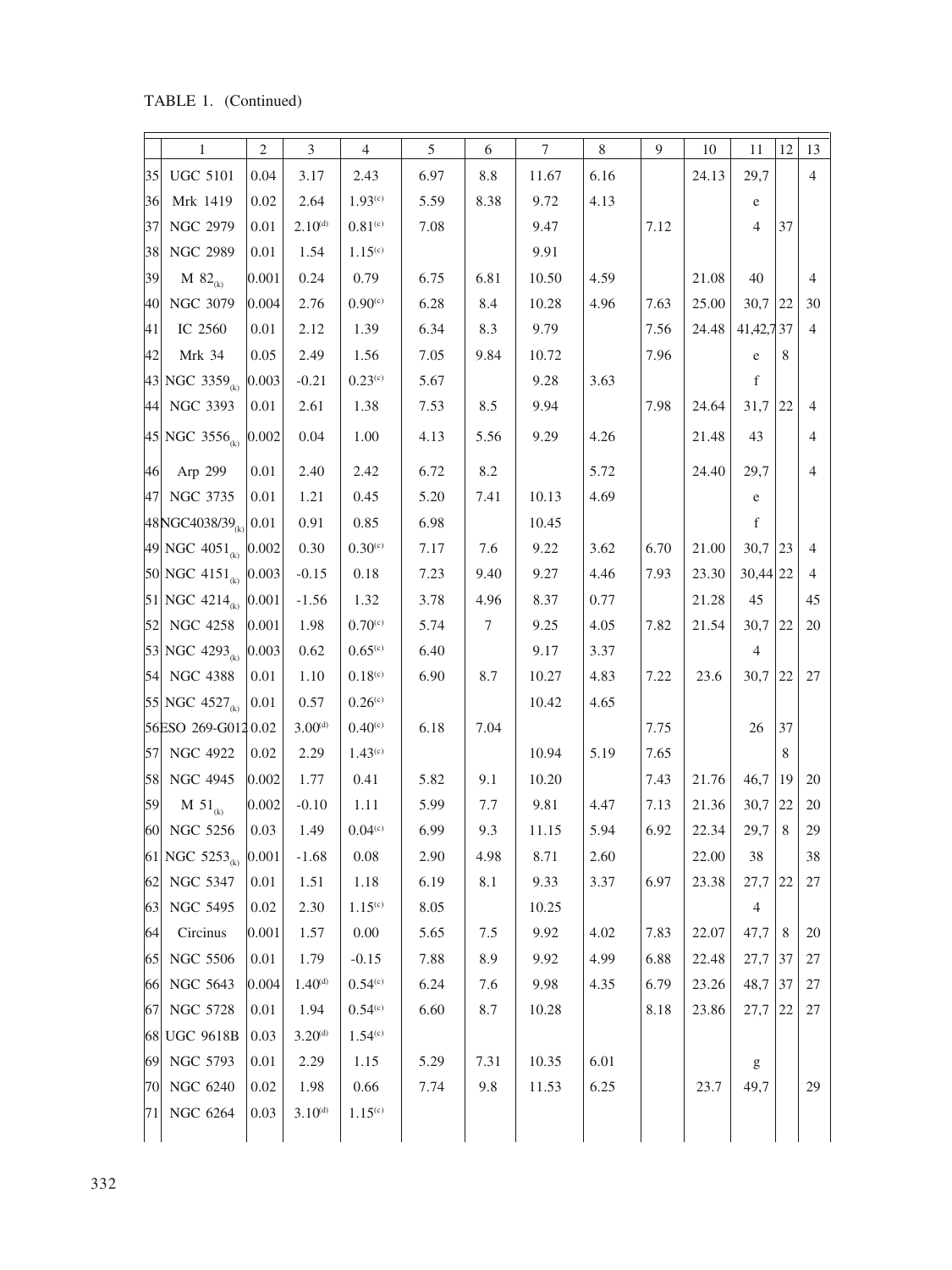TABLE 1. (Conclusion)

|    |                                      | 2    | 3            | $\overline{4}$      | 5.   | 6    |       | 8    | 9    | 10    | 11             | 12 | 13 |
|----|--------------------------------------|------|--------------|---------------------|------|------|-------|------|------|-------|----------------|----|----|
| 72 | NGC 6323                             | 0.03 | 2.68         | 0.30 <sup>(c)</sup> | 5.28 | 7.49 | 9.69  | 4.17 |      |       | e              |    |    |
|    | 73 NGC 6300 <sub>(k)</sub> $ 0.004 $ |      | $0.50^{(d)}$ | 0.54 <sup>(c)</sup> | 5.40 | 8.1  | 9.77  |      | 6.92 | 23.38 | 50.7           | 37 |    |
|    | 74 ESO 103-G35 0.01                  |      | 2.56         | 0.92                | 6.70 | 9.1  | 10.01 |      | 7.15 | 23.31 | 51,7           | 37 |    |
| 75 | 1937-0131                            | 0.02 | $2.20^{(d)}$ | 1.48 <sup>(c)</sup> | 8.01 |      | 10.39 |      |      |       | $\overline{4}$ |    |    |
| 76 | 3C403                                | 0.06 | $3.30^{(d)}$ | 1.67 <sup>(c)</sup> | 7.41 | 9.6  | 10.58 | 8.14 |      |       | 52,7           |    |    |
| 77 | NGC 6926                             | 0.02 | $2.70^{(d)}$ | 1.30 <sup>(c)</sup> | 7.81 |      | 10.85 | 5.52 |      |       | $\overline{4}$ |    |    |
| 78 | 2158-380                             | 0.03 | 2.70         | 1.36 <sup>(c)</sup> | 7.60 |      | 9.95  | 7.05 |      |       | f              |    |    |
|    | 79 TXS 2226-18 0.03                  |      | $3.80^{(d)}$ | 1.88 <sup>(c)</sup> | 8.13 | 8.77 | 9.68  |      |      |       | $\overline{4}$ |    |    |
|    | 80 NGC 7479                          | 0.01 | 1.22         | 0.48 <sup>(c)</sup> | 5.46 | 7.68 | 10.37 | 4.68 | 7.07 |       | e              | 22 |    |
| 81 | IC 1481                              | 0.02 | 2.51         | 0.32                | 6.30 | 8.52 | 10.17 | 5.03 |      |       | $\overline{4}$ |    |    |

**Notes to Table 1**: \* Galaxies with subscript (k) belong to the kilomaser group; (a) Data from NASA/IPAC Extragalactic Database (NED) [53]; (b) List of known extragalactic masers and published data in Ref. 3; (c) This paper; (d) Ref. 54; (e) X-ray observations from the X-ray Multi-mirror Mission - Newton (XMM-Newton); (f) X-ray observations from the Roentgen SATellite (ROSAT); (g) X-ray observations from Chandra X-ray Observatory (CXO).

infrared luminosity at a wavelength of 60 micron, *L*<sub>60micron</sub>, in solar units. (8) The radio luminosity at a frequency of 1.4 GHz,  $L_{1.4\text{GHz}}$ , in solar units. (9) Mass of the assumed black hole,  $M_c$ , in solar units. (10) Surface density of hydrogen,  $N<sub>H</sub>$ , in cm<sup>-2</sup>, derived from x-ray absorption. (11) References for the x-ray observations. (12) References for the mass of the black hole. (13) References for the surface density. The luminosities were calculated using the equations given in Ref. 11. The Hubble constant is taken to be  $H_0 = 75$  km/s/Mpc. The notation a, b, c, d, e, and f is explained at the bottom of Table 1. If a galaxy has been observed with several x-ray telescopes, then preference is given to the Chandra telescope, then to XMM-Newton, and then to the other telescopes, since the Chandra telescope has a higher angular resolution. We have also tried to use later observational results, employing data from the HEASARC archive [12].

#### **3. Nonparametric linear regression**

Regression analysis is intended to clarify a possible relationship between two (or more) observed variables. Very often parametric linear regression is used to analyze observational data. In it,  $y_i = a_0 + a_1 x_i + e_i$ , where  $i = 1, 2, \dots, n$  is the number of observations;  $x_i$  is the independent variable, assumed to be determined "exactly" with no error;  $y_i$  is the dependent variable, which has a normal distribution; and,  $e_i$  is the residual error, which also has a normal distribution. It is also assumed that the observational results are independent of one another. The parametric method of linear regression has a number of disadvantages, which can significantly distort the actual relationship between the variables. Some of the major disadvantages are: (a) The distribution of  $y_i$  may not be normal (e.g., an asymmetric distribution). This is a significant shortcoming if the sample size is small  $(n<30)$ . However, sometimes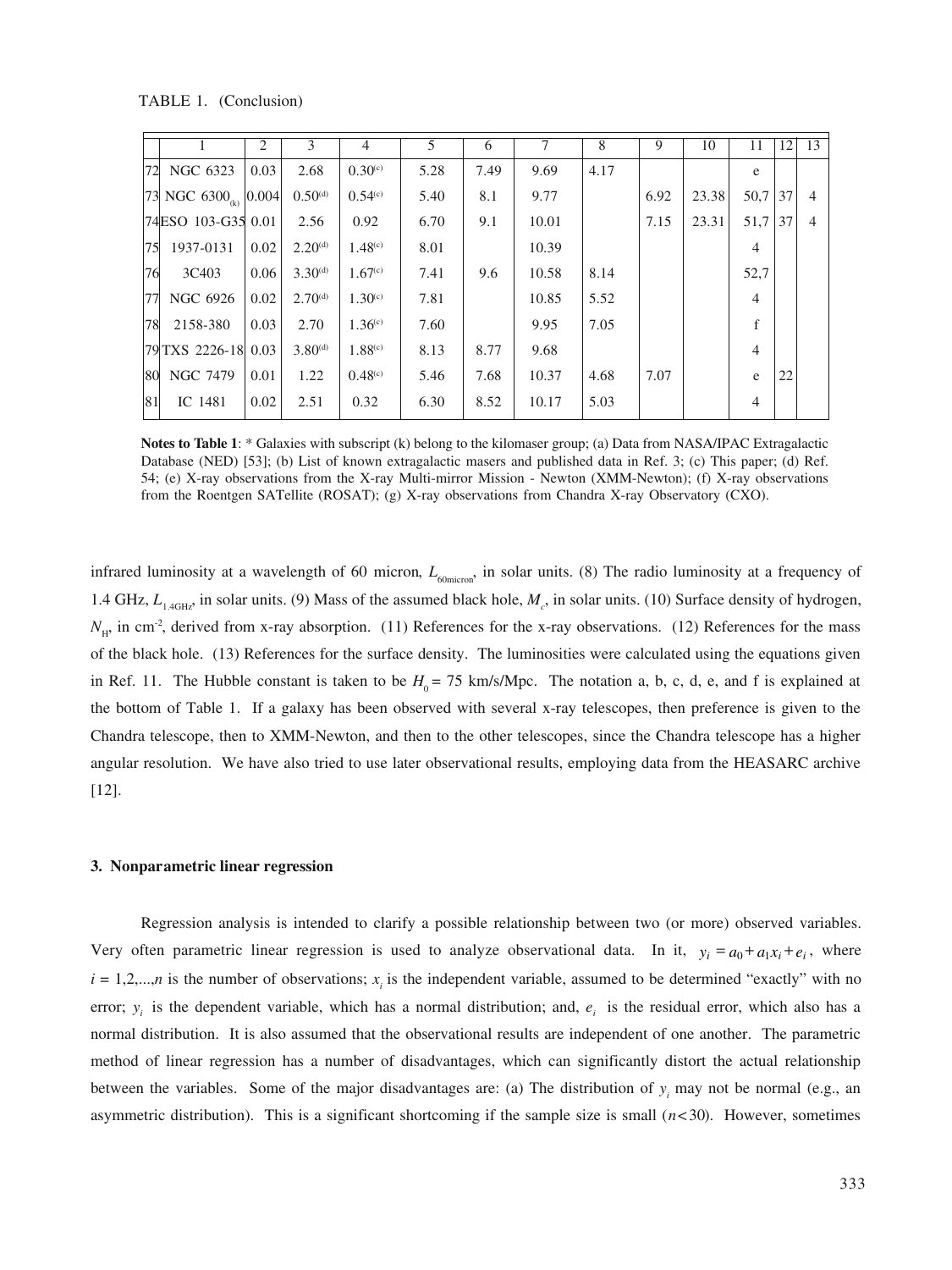when  $n > 30$  the sample distribution may not be normal. Thus, in each specific case it is necessary to check whether the distribution is normal or not. (b) Among the observational data there are measurements that differ greatly from the other data (so called outliers or anomalous points). Since parametric linear regression uses the means of the variables  $x_i$  and  $y_i$  and their standard deviations, including outliers in the statistic can significantly distort the actual regression line, making its slope either too steep or too flat. On the other hand, excluding outliers from the analysis reduces the sample size and, in addition, these points may not be random scatter, but actual observational results that may reflect a particular physical process. Thus, it is more appropriate to use nonparametric techniques for linear regression and correlation on samples of this sort. Here we briefly examine the Kendall-Theil nonparametric technique for linear regression which uses the method of medians.

Suppose we have the following pairs of random variables  $(X_i, Y_i)$ , while the linear regression equation is  $Y_i = a_0 + a_1 X_i + e_i$ ,  $i = 1, 2, \dots, n$ , where  $X_i$  is the independent variable,  $Y_i$  is the dependent variable,  $e_i$  is the residual error or uncertainty in the determination of  $Y_i$ ,  $a_0$  is the intercept with the ordinate, and  $a_1$  is the slope of the line (tangent of the angle between the regression line and the abscissa). We assume that the distributions of the variables  $X_i$  and  $Y_i$  are arbitrary. The slope of the line is given by the median value between the pairs using the formula

$$
a_{ij} = \frac{Y_j - Y_i}{X_j - X_i}, \quad a_1 = \text{median} \left[ a_{ij} \right],
$$

where  $i = 1, 2, ..., (n-1), j = 2, 3, ..., n, i \lt j, X_j \neq X_i$ . The total number of possible pairs of slopes is  $n(n-1)/2$ . Thus, for example, if  $n = 10$ , the total number of possible slopes to be calculated will be 45. After calculating all the possible values of the slopes, we order them in increasing sequence and find their median. This value of the median is taken to be the slope of the regression line. If the total number of paired slopes is odd, then the central term of the sequence is the median. If, on the other hand, the total number of paired slopes is even, then the median of the sequence is taken to be the average of the two central terms. The intercept is evaluated using the formula  $a_0 = Y_m - a_1 X_m$ , where  $X_m$  and  $Y_m$  are the medians of the independent and dependent variables, respectively. The nonparametric Kendall-Theil method has been discussed elsewhere [13].

A computer program for the Kendall-Theil method is given in Ref. 14. We have used this program, which is very convenient and useful for data analysis, in our calculations. Here we briefly list the main advantages of nonparametric linear regression: (a) the distribution does not have to be normal. (b) It can be used for small samples. (c) Outliers in the sample do not affect the results of the calculations, since the average values of the variables and their standard deviations do not appear in the calculations.

#### **4. Analysis of results**

According to the Kolmogorov-Smirnov statistic, almost all the parameters listed in Table 1 have non-normal distributions. Hence, the use of nonparametric regression and correlation techniques is justified in the case of our sample of masers. First of all, we calculated the Spearman rank-order correlation coefficients [15] between the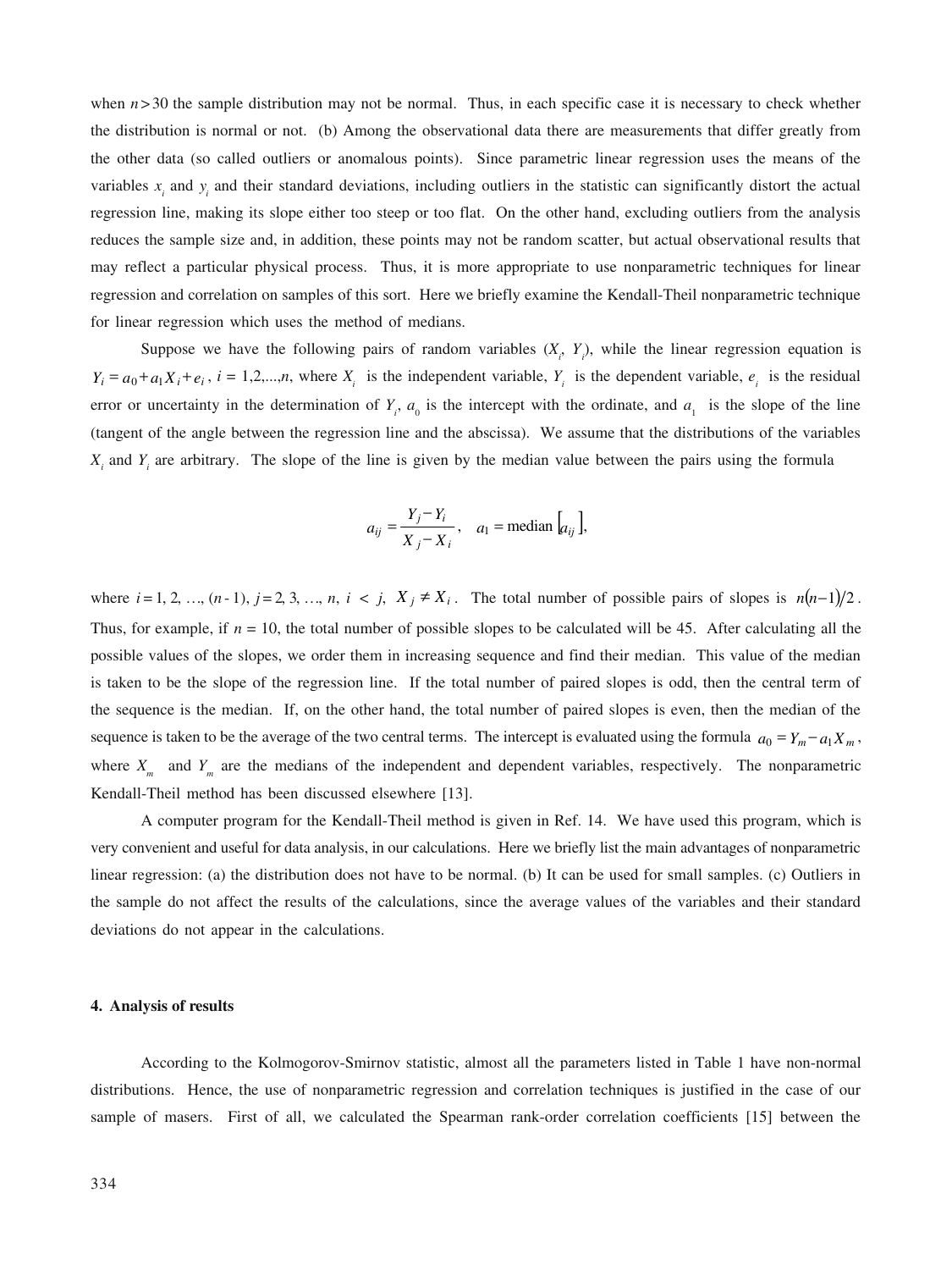| Parameter                  | Megamasers |       |        |    | Kilomasers |        | All masers       |       |        |  |
|----------------------------|------------|-------|--------|----|------------|--------|------------------|-------|--------|--|
|                            | N          | Avg.  | Stand. | N  | Avg.       | Stand. | $\boldsymbol{N}$ | Avg.  | Stand. |  |
|                            |            |       | error  |    |            | error  |                  |       | error  |  |
| $Z_{\rm c}$                | 60         | 0.018 | 0.002  | 21 | 0.0034     | 0.0007 | 81               | 0.014 | 0.001  |  |
| log W                      | 60         | 0.98  | 0.08   | 21 | 0.67       | 0.14   | 81               | 0.90  | 0.07   |  |
| $\log L_{\text{H}_2O}$     | 60         | 2.18  | 0.08   | 21 | $-0.04$    | 0.18   | 81               | 1.60  | 0.13   |  |
| $logL_{0.5-2}$             | 50         | 6.79  | 0.13   | 19 | 5.24       | 0.38   | 69               | 6.36  | 0.16   |  |
| ${\rm log}L_{_{\rm 2-10}}$ | 40         | 8.44  | 0.13   | 16 | 6.51       | 0.34   | 56               | 7.89  | 0.18   |  |
| $logL_{60}$                | 54         | 10.15 | 0.08   | 19 | 9.54       | 0.21   | 73               | 9.99  | 0.08   |  |
| ${\rm log}L_{_{1.4}}$      | 42         | 5.04  | 0.14   | 18 | 3.80       | 0.27   | 60               | 4.67  | 0.15   |  |
| $logM_{c}$                 | 31         | 7.46  | 0.08   | 8  | 6.83       | 0.29   | 39               | 7.33  | 0.09   |  |
| $log N_{\mu}$              | 26         | 23.28 | 0.19   | 15 | 21.80      | 0.23   | 41               | 22.75 | 0.19   |  |

#### TABLE 2. Statistical Parameters of the Three Samples

parameters listed in Table 1, including the red shift. In those cases where the variables in some pair also depend on the red shift (the so-called Malmqvist effect), we used the partial Spearman coefficients in order to eliminate the Malmqvist effect from the given correlation. After this analysis we selected those pairs of variables which exhibit significant correlation coefficients after the Malmqvist effect had been taken into account. (By significance in the correlation we mean that the probability of a random correlation between the variables  $P \le 0.05$ .) We did this analysis separately for the megamasers and kilomasers, as well as for all of the masers together.

Table 2 lists the basic statistical data (number of galaxies N, its mean and standard error) for all the parameters listed in Table 1.

Table 3 lists the results of the statistical analysis, where the most significant partial Spearman correlations  $\rho$ , with the Malmqvist effect taken into account, are indicated. The pairs of variables for which the Spearman correlation coefficients are of low significance, are not listed in Table 3. Also shown there are the results of a Kendall-Theil linear regression (slope *S*, intercept *I*, 95% confidence interval for the slope, and median deviation *d*). If the median deviation *d* is close to zero, then the linear regression is the appropriate approximation. In Table 3,  $\log L_{\text{H}_2\text{O}}$  and  $\log W$  are the dependent variables, while the other variables are independent. In particular, the regression line between  $\log L_{\text{H}_2\text{O}}$  and  $\log M_c$  for the megamasers has the form  $\log L_{\text{H}_2\text{O}} = 0.6 \log M_c - 2.52$ .

We found no substantial correlations between the parameters of the  $H_2O$  emission line ( $L_{H_2O}$  and *W*) and the luminosities  $L_{0.5-2\text{keV}}$ ,  $L_{2-10\text{keV}}$ ,  $L_{60\text{micron}}$ , and  $L_{1.4\text{GHz}}$  for the megamasers. Thus, for example,  $\rho(L_{H_2O}, L_{2-10\text{keV}}) = 0.02$ (with  $N = 40$ ,  $P=0.91$ ).

As for the kilomasers, the most significant correlations and the corresponding regression parameters are given in Table 3. Also shown there are the data for the entire set of masers.

Table 3 shows that the emission from the mega- and kilomasers have entirely different dependences on the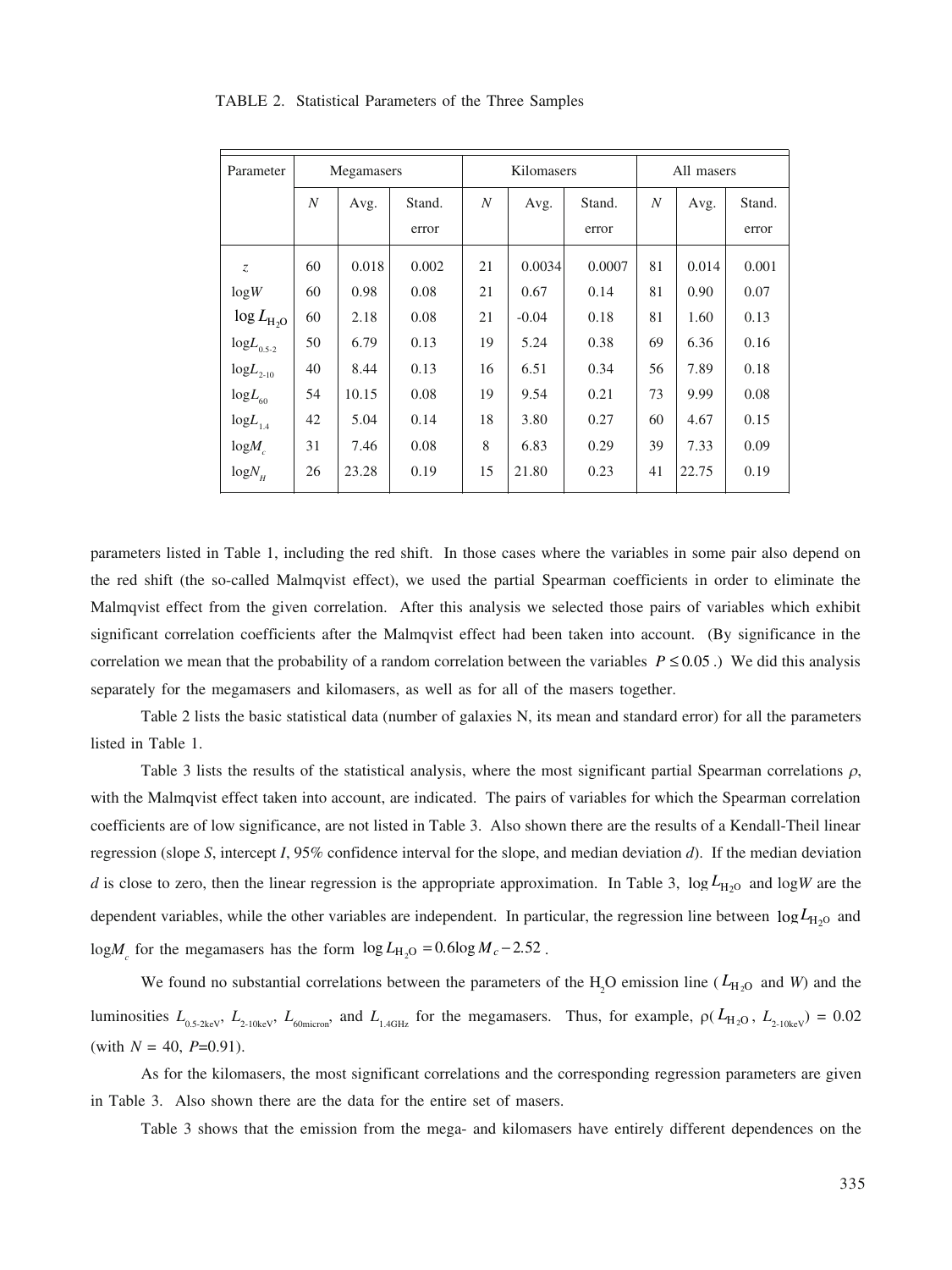| Megamasers          |                                      |                              |                            |                          |  |  |  |  |  |  |
|---------------------|--------------------------------------|------------------------------|----------------------------|--------------------------|--|--|--|--|--|--|
|                     | $log M_c$                            | $log N_{\mu}$                | $log M_c$                  | $log N_H$                |  |  |  |  |  |  |
|                     | $N = 31$                             | $N = 26$                     | $S = 0.60$                 | $S = 0.28$               |  |  |  |  |  |  |
| $\log L_{\rm H_2O}$ | $\rho = 0.52$                        | $\rho = 0.39$                | $I = -2.52$                | $I = -4.47$              |  |  |  |  |  |  |
|                     | $P = 0.002$                          | $P = 0.05$                   | $0.17 \le S \le 0.98$      | $-0.006 \le S \le 0.48$  |  |  |  |  |  |  |
|                     |                                      |                              | $D = -0.14$                | $d = 0.007$              |  |  |  |  |  |  |
|                     | $N = 31$                             | $N = 26$                     | $S = 0.55$                 | $S = 0.32$               |  |  |  |  |  |  |
| log W               | $\rho = 0.41$                        | $\rho = 0.47$                | $I = -3.47$                | $I = -6.94$              |  |  |  |  |  |  |
|                     | $P = 0.02$                           | $P = 0.01$                   | $0.03 \le S \le 1.14$      | $0.06 \le S \le 0.61$    |  |  |  |  |  |  |
|                     |                                      |                              | $D = 0.03$                 | $d = -0.02$              |  |  |  |  |  |  |
|                     |                                      | Kilomasers                   |                            |                          |  |  |  |  |  |  |
|                     | ${\rm log}L_{\rm (0.5\mbox{-}2)keV}$ | $log L$ <sub>(2-10)keV</sub> | $logL$ <sub>60micron</sub> | $logL$ <sub>1.4GHz</sub> |  |  |  |  |  |  |
|                     | $N = 19$                             | $N = 16$                     | $N = 19$                   | $N = 18$                 |  |  |  |  |  |  |
|                     | $\rho = 0.59$                        | $\rho = 0.48$                | $\rho = 0.56$              | $\rho = 0.53$            |  |  |  |  |  |  |
|                     | $P = 0.01$                           | $P = 0.08$                   | $P = 0.02$                 | $P = 0.03$               |  |  |  |  |  |  |
| $\log L_{\rm H_2O}$ | $S = 0.34$                           | $S = 0.40$                   | $S = 0.59$                 | $S = 0.55$               |  |  |  |  |  |  |
|                     | $I = -2.05$                          | $I = -2.59$                  | $I = -5.49$                | $I = -2.30$              |  |  |  |  |  |  |
|                     | $0.14 \le S \le 0.61$                | $0.09 \le S \le 0.80$        | $0.17 \le S \le 1.31$      | $0.37 \le S \le 0.95$    |  |  |  |  |  |  |
|                     | $d = 0.005$                          | $d = -0.14$                  | $d = -0.05$                | $d = 0.24$               |  |  |  |  |  |  |
|                     |                                      | All masers                   |                            |                          |  |  |  |  |  |  |
|                     | $log M_c$                            | $log N_{H}$                  | $log M_c$                  | $log N_H$                |  |  |  |  |  |  |
|                     | $N = 39$                             | $N = 41$                     | $S = 0.94$                 | $S = 0.63$               |  |  |  |  |  |  |
| $\log L_{\rm H_2O}$ | $\rho = 0.59$                        | $\rho = 0.35$                | $I = -5.07$                | $I = -13.13$             |  |  |  |  |  |  |
|                     | $P = 7 \cdot 10^{-5}$                | $P = 0.02$                   | $0.55 \le S \le 1.42$      | $0.37 \le S \le 0.88$    |  |  |  |  |  |  |
|                     |                                      |                              | $d = -0.13$                | $d = 0.15$               |  |  |  |  |  |  |
|                     | ${\cal N}=39$                        |                              | $S = 0.44$                 |                          |  |  |  |  |  |  |
| log W               | $\tilde{n} = 0.42$                   | No correlation               | $I = -2.69$                |                          |  |  |  |  |  |  |
|                     | $P = 8 \cdot 10^{-3}$                |                              | $0.11 \le S \le 0.94$      |                          |  |  |  |  |  |  |
|                     |                                      |                              | $d = 0.01$                 |                          |  |  |  |  |  |  |

TABLE 3. Correlation and Regression Coefficients for the Three Samples

other parameters of the galaxies. Once again, this emphasizes the fact that these maser sources are associated with different processes taking place in the galaxies. As the set of all masers, their behavior essentially repeats that of the megamasers, except for the relationship between  $\log W$  and  $\log N_H$ .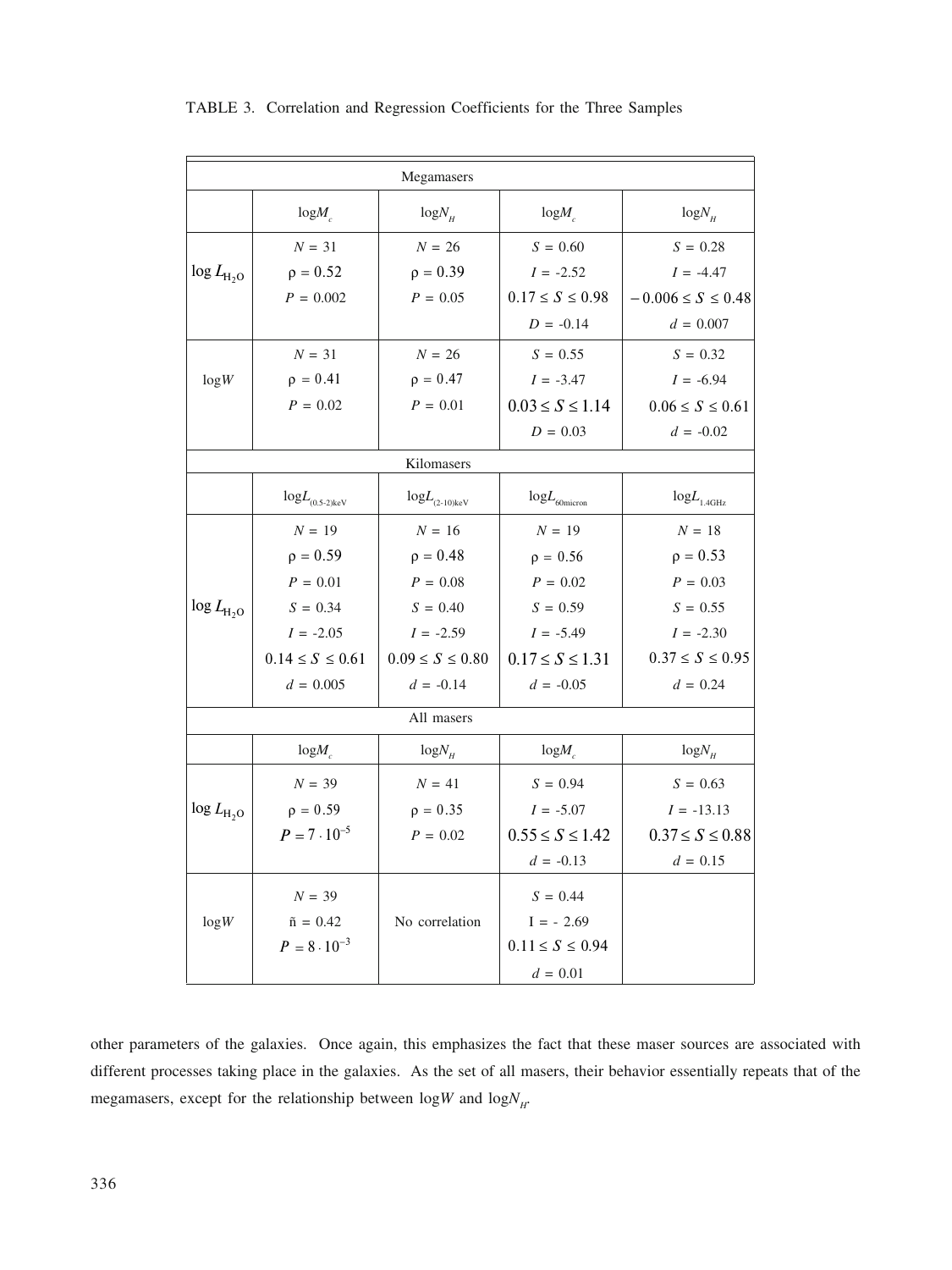#### **5. Discussion**

As noted above, in megamaser galaxies the maser and x-ray radiation are formed in the circum-nuclear region. Thus, given the activity of the nucleus, we might expect that the maser emission to depend on the mass of the galactic nucleus. The mass of the nucleus can be estimated assuming that an accretion disk and black hole lie at the center of the galaxy. Unfortunately, other assumptions about the nucleus of a galaxy do not make it possible to estimate the mass of the nucleus. Figure 1 is a plot of  $\log L_{H_2O}$  as a function of  $\log M_c$  for the megamasers, together with the Kendall-Theil regression line.

The x-ray emission from the accretion disk in megamasers can stimulate [6] collisional pumping of the  $H_2O$ maser emission level by heating a molecular cloud. In that case we should expect a positive correlation between the maser and x-ray emission. In terms of this theory, the hard x-ray emission should be proportional to the mass of the nucleus [7], while the maser emission increases as the square of the mass of the nucleus [8]. Up to now, however, no reliable correlation between the maser and x-ray emission has been found in megamasers (cf. Ref. 6 and Table 3). According to our analysis, there is also no correlation between the x-ray emission and the mass of the nucleus. A relationship between  $L_{\text{H}_2\text{O}}$  and  $M_c$  does exist (Table 3,  $L_{\text{H}_2\text{O}} \sim M_c^{0.6}$ ), but it is not quadratic, as the theory [6,8] implies. In Ref. 8 it was noted that  $L_{H_2O} \sim M_c^{3.6}$ , but our data do not confirm such a dependence. In addition, based on the observations reported in Ref. 8, our analysis revealed no such relationship between  $L_{\text{H}_2\text{O}}$  and  $M_c$ . According to Ref. 8,  $M_c \sim L_{\text{H}_2\text{O}}^{0.28}$ , and it seems to us that these authors used this dependence to find that  $L_{\text{H}_2\text{O}} \sim M_c^{1/0.28} = M_c^{3.6}$ . If this is so, then this procedure is not correct, since the relationship between  $L_{H_2O}$  and  $M_c$  is statistical and the inverse relationship cannot be determined in this way. The results of Table 3 show that for the megamasers the strongest relationships are observed between the parameters of the  $H_2O$  line and the mass of the galactic nucleus.



Fig. 1. Relation between megamaser emission and the mass of the galactic nucleus. The regression line is also shown (see Table 3).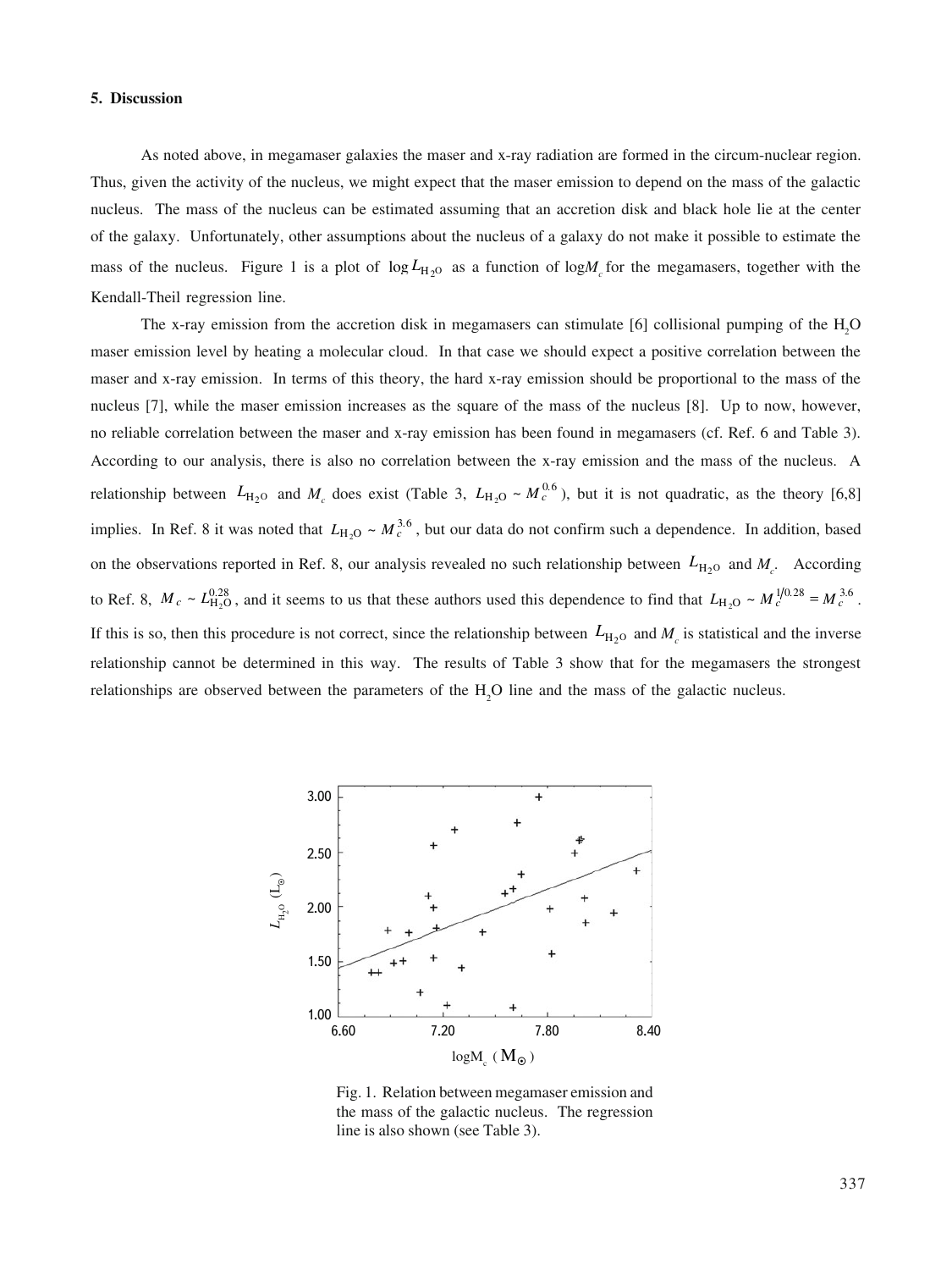The shape of the  $H_2O$  line is the a result of the distribution and kinematics of the gas. Line broadening is caused either by dispersion of the velocities among individual clouds or by rotation of the central part of the galaxy. The simultaneous occurrence of both can also lead to broadening of the line. If we regard the line width *W* as a measure of the rotation of the disk about the galactic nucleus, then the linear rotation velocity is  $V = (GM_c/R)^{0.5}$ , where *G* is the gravitational constant and *R* is the disk radius. Table 3 shows that  $W \sim M_c^{0.55}$ , and this relationship is close to that expected between *V* and  $M_c$ . Figure 2 is a plot of log*W* as a function of log $M_c$  for the megamasers, together with the Kendall-Theil linear regression.

The dependences of  $\log L_{\text{H}_2\text{O}}$  and *W* on  $N_H$  are significant, but weak. The luminosity of the maser radiation increases exponentially with the surface density of molecules if the radiation is not saturated. If, on the other hand, the radiation is saturated, then  $L_{\text{H}_2\text{O}} \sim N_H^2$  in the presence of a velocity gradient.

According to Table 3, an entirely different picture is observed in the case of the kilomasers. The isotropic H2O luminosity depends weakly on the x-ray emission, although this dependence is significant in the case of soft x rays. At the same time, the  $L_{H_2O}$  luminosity has a moderate correlation with the luminosities in the far infrared and radio continuum. The parameters of the radio line do not depend on the mass of the nucleus (although it should be noted that in this case the number of galaxies with known  $M_c$  is small, at  $N = 8$ , for reliable statistics) and the surface density of hydrogen. This behavior of the maser radiation is difficult to explain uniquely, although if we adhere to the view that the main factor determining the properties of the galaxy in kilomasers is star formation activity, rather than activity of the nucleus, then a dependence of  $L_{H<sub>2</sub>0}$  on these luminosities is to be expected.

We also analyzed galaxies belonging to the morphological group of disk-shaped megamasers  $(N = 52)$ . The properties of this sample differ little from those of the sample of megamasers. Thus, as an example, for the disk-shaped megamasers  $\log L_{\text{H}_2\text{O}} = 0.56 \log M_c - 2.17$  with a correlation coefficient of  $\rho = 0.48$ ,  $P = 0.01$ , and  $N = 25$ .



Fig. 2. Relation between the width of the megamaser emission line and the mass of the galactic nucleus. The regression line is also shown (see Table 3).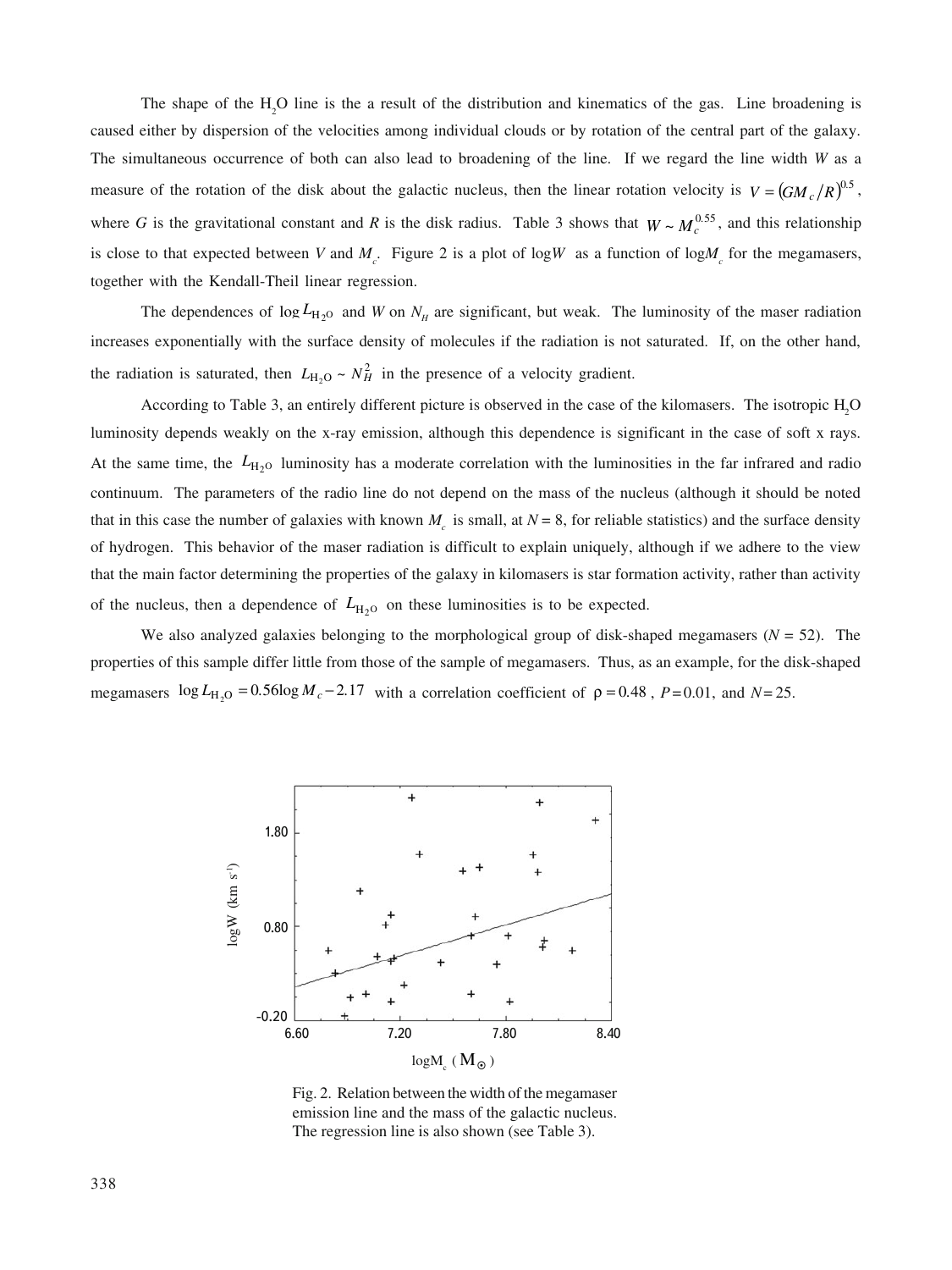The fact that the intensity of the maser radiation and the line width in megamasers depend on the mass of the nucleus means that the molecular cloud is being acted on by an active nucleus. Our results are inconsistent with the theoretical proposition that megamaser and x-ray emission are related, but this question may require further study. It seems to us that the results of this paper cannot be explained in terms of the existing theories on the relationship between maser radiation and the activity of galactic nuclei.

### **6. Conclusion**

We have studied a sample of extragalactic H<sub>2</sub>O maser sources over a wide spectral range. In our analysis we have used a nonparametric linear regression and correlation technique. The basic results of our work are the following: (1) Mega- and kilomasers have entirely different properties. In particular, in megamasers the strongest interrelations are observed between the parameters of the H<sub>2</sub>O line and the mass of the galactic nucleus ( $L_{\text{H}_2\text{O}} \sim M_c^{0.6}$ ,  $W \sim M_c^{0.55}$ ), while the parameters of the line are uncorrelated with the x-ray, infrared, and radio emissions. A weak correlation is observed between the megamaser emission and the surface density of hydrogen. (2) In the kilomasers the  $H_2O$ luminosity depends weakly on the x-ray emission, although this dependence is significant in the case of soft x rays. The  $H_2O$  luminosity of kilomasers correlates moderately with the luminosities in the infrared and radio continuum, but the parameters of the line are independent of the mass of the nucleus and the surface density of hydrogen. (3) The fact that the luminosity of the maser emission and the line width in megamasers depend on the mass of the nucleus implies that in these galaxies the maser cloud is acted on by the galactic nucleus and an active nucleus determines the major properties of the galaxy. In kilomasers the major factor determining the properties of the galaxy is star formation activity, rather than the activity of the nucleus.

# **REFERENCES**

- 1. E. Churchwell, A. Witzel, W. Huchtmeier, et al., *Astron. Astrophys* **54**, 969 (1977).
- 2. J. S. Zhang, C. Henkel, Q. Gue, et al., *Astrophys. J.* **708**, 1528 (2010).
- 3. J. A. Braatz, http://wiki.gb.nrao.edu/bin/view/Main/WaterMaserList (2009).
- 4. J. S. Zhang, C. Henkel, M. Kadler, et al., *Astron. Astrophys.* **450**, 933 (2006).
- 5. L. J. Greenhill, A. Tilak, and G. Madejski, *Astrophys. J.* **686**, L13 (2008).
- 6. D. A. Neufeld, P. R. Maloney, and S. Conger, *Astrophys. J.* **436**, L127 (1994).
- 7. P. T. Kondratko, L. J. Greenhill, and J. M. Moran, *Astrophys. J.* **652**, 136 (2006).
- 8. J. B. Su, J. S. Zhang, and J. H. Fan, Chin. J. *Astron. Astrophys.* **8**, 547 (2008).
- 9. L. J. Greenhill, P. T. Kondratko, J. M. Moran, and A. Tilak, *Astrophys. J.* **707**, 787 (2009).
- 10. C. Henkel, A. B. Peck, A. Tarchi, et al., *Astron. Astrophys.* **436**, 75 (2005).
- 11. R. A. Kandalyan, *Astron. Astrophys.* **404**, 513 (2003).
- 12. HEASARC, http://heasarc.gsfc.nasa.gov/db-perl/W3Browse/w3browse.pl (2010).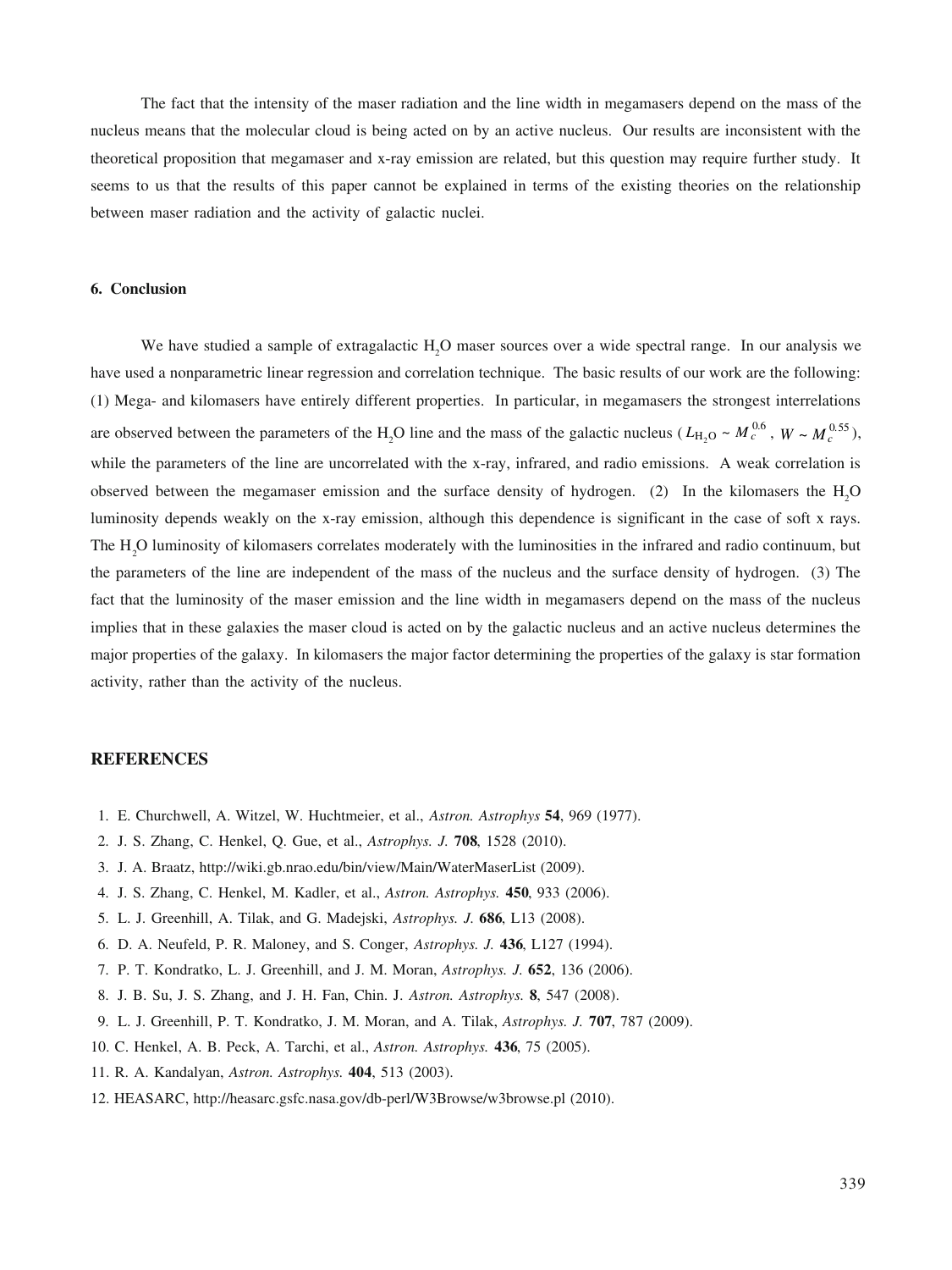- 13. W. L. Conover, Practical Non-parametric Statistics, 2nd Ed. New York, John Wiley and Sons (1980).
- 14. G. E. Granato, http://pubs.usgs.gov/tm/2006/tm4a7/TM4A7/ktrlinedownloads.htm (2010).
- 15. R. A. Kandalyan, *Astrophysics* **39**, 417 (1996).
- 16. F. E. Bauer and W. N. Brandt, **Astrophys. J. 601**, L67 (2004).
- 17. R. Barnard, L. Shaw Greening, and U. Kolb, *Mon. Notic. Roy. Astron. Soc.* **388**, 849 (2008).
- 18. K. A. Weaver, T. M. Heckman, D. K. Strickland, and M. Dahlem, *Astrophys. J.* **576**, L19 (2002).
- 19. E. Oliva, L. Origlia, R. Mailino, and A. F. M. Moorwood, *Astron. Astrophys.* **350**, 9 (1999).
- 20. L. M. Winter, R. F. Mushotzky, and C. S. Reynlods, *Astrophys. J.* **649**, 730 (2006).
- 21. H. Awaki, S. Ueno, Y. Taniguchi, and K. Weaver, *Astrophys. J.* **542**, 175 (2000).
- 22. D. B. McElroy, *Astrophys. J. Suppl. Ser.* **100**, 105 (1995).
- 23. C. H. Nelson and M. Whittle, *Astrophys. J. Suppl. Ser.* **99**, 67 (1995).
- 24. R. Tullmann, K. S. Long, T. G. Pannuti, et al., *Astrophys. J.* **707**, 1361 (2009).
- 25. L. Foschini, J. Rodrigues, Y. Fuchs, et al., *Astron. Astrophys.* **416**, 529 (2004).
- 26. M. Guainazzi, G. Matt, and G. C. Perola, *Astron. Astrophys.* **444**, 119 (2005).
- 27. C. N. Cardamone, E. C. Moran, and L. E. Kay, *Astron. J.* **134**, 1263 (2007).
- 28. L. W. Brenneman, K. A. Weaver, M. Kadler, et al., *Astrophys. J.* **698**, 528 (2009).
- 29. O. Gonzalez-Martin, J. Masegosa, I. Marquez, M. Guainazzi, and E. Jimenez-Bailon, *Astron. Astrophys.* **506**, 1107 (2009).
- 30. M. Cappi, F. Panessa, L. Bassani, et al., *Astron. Astrophys.* **446**, 459 (2006).
- 31. M. Guainazzi, A. C. Fabian, K. Iwasawa, G. Matt, and F. Fiore, *Mon. Notic. Roy. Astron. Soc.* **356**, 295 (2005).
- 32. A. K. H. Kong, *Mon. Notic. Roy. Astron. Soc.* **346**, 265 (2003).
- 33. S. Bianchi, G. Miniutti, A. C. Fabian, and K. Iwasawa, *Mon. Notic. Roy. Astron. Soc.* **360**, 380 (2005).
- 34. T. Inui, H. Matsumoto, T. G. Tsuru, et al., *Publ. Astron. Soc. Japan,* **57**, 135 (2005.
- 35. R. Della Ceca, R. E. Griffiths, T. M. Heckman, M. D. Lehnert, and K. A. Weaver, *Astrophys. J.* **514**, 772 (1999).
- 36. M. Guainazzi, G. Matt, F. Fiore, and G. C. Perola, *Astron. Astrophys.* **388**, 787 (2002).
- 37. R. Cid Fernandes, Q. Gu, J. Melnick, et al., *Mon. Notic. Roy. Astron. Soc.* **355**, 273 (2004).
- 38. J. Ott, F. Walter, and E. Brinks, *Mon. Notic. Roy. Astron. Soc.* **358**, 1453 (2005).
- 39. P. Tzanavaris and I. Georgantopoulos, *Astron. Astrophys.* **468**, 129 (2007).
- 40. P. Kaaret, M. G. Simet, and C. C. Lang, *Astrophys. J.* **646**, 174 (2006).
- 41. K. Iwasawa, P. R. Maloney, and A. C. Fabian, *Mon. Notic. Roy. Astron. Soc.* **336**, L71 (2002).
- 42. G. Madejski, C. Done, P. T. Zychi, and L. Greenhill, *Astrophys. J.* **636**, 75 (2006).
- 43. Q. D. Wang, T. Chaves, and J. A. Irwin, *Astrophys. J.* **598**, 969 (2003).
- 44. K. A. Weaver, J. Gelbord, and T. Yaqoob, *Astrophys. J.* **550**, 261 (2001).
- 45. J. M. Hartwell, I. R. Stevens, D. K. Strickland, T. M. Heckman, and L. K. Summers, *Mon. Notic. Roy. Astron. Soc*. **348**, 406 (2004).
- 46. M. Guainazzi, G. Matt, W. N. Brandt, et al., *Astron. Astrophys.* **356**, 463 (2000).
- 47. M. Guainazzi, G. Matt, L. A. Antonelli, et al., *Mon. Notic. Roy. Astron. Soc.* **310**, 10 (1999).
- 48. M. Guainazzi, P. Rodriguez-Pascual, A. C. Fabian, K. Iwasawa, and G. Matt, *Mon. Notic. Roy. Astron. Soc.* **355**, 297 (2004).
- 49. A. Ptak, T. Heckman, N. A. Levenson, K. Weaver, and D. Strickland, *Astrophys. J.* **592**, 782 (2003).